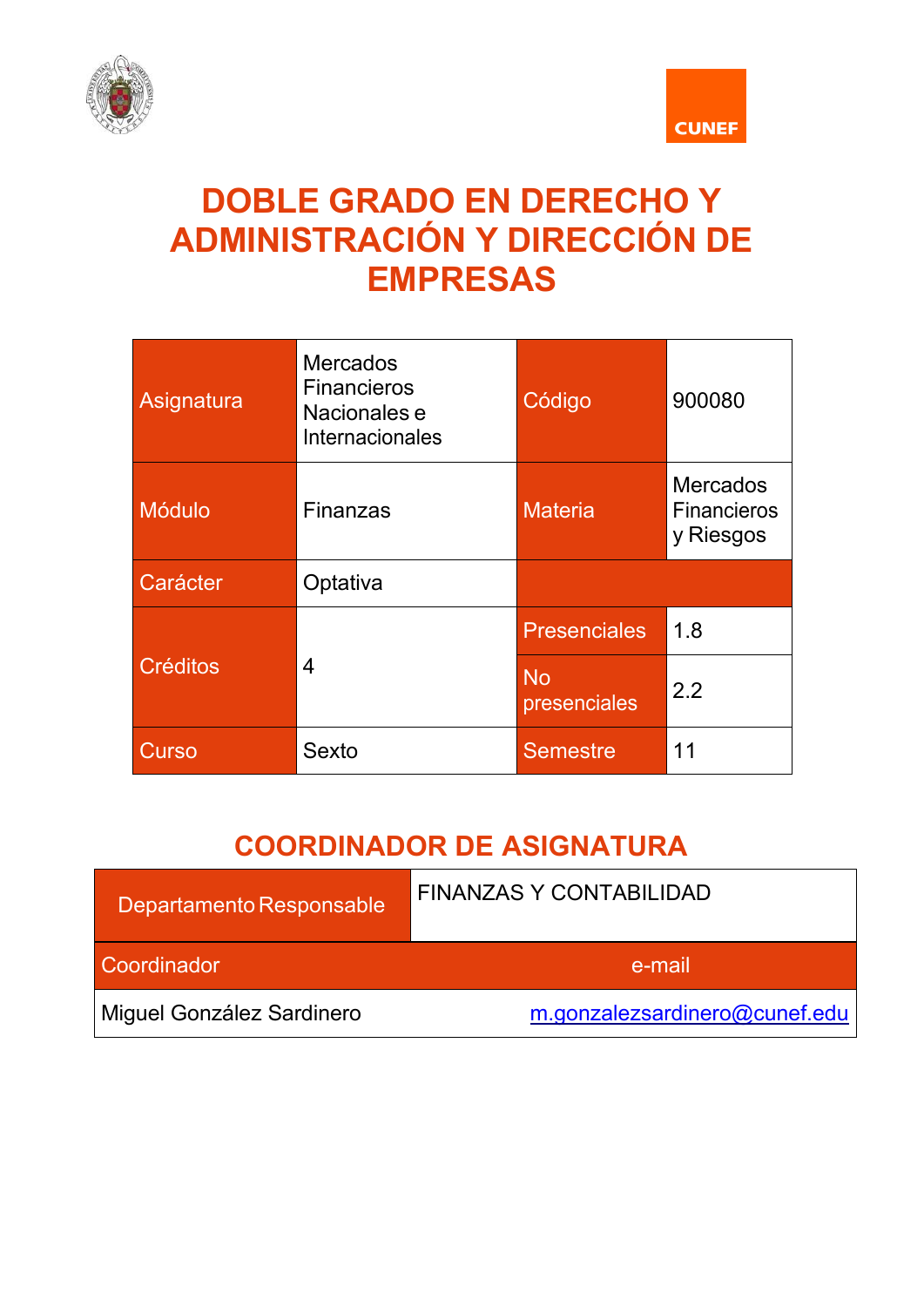



## **SINOPSIS**

## BREVE DESCRIPTOR

Estudio de las funciones, composición y funcionamiento de los mercados financieros. Valoración de los activos negociados en ellos.

## CONOCIMIENTOS PREVIOS RECOMENDADOS

Valoración de Activos y Análisis de Inversiones Decisiones de Financiación

## OBJETIVOS FORMATIVOS

OBJETIVOS (Resultados de Aprendizaje)

El conocimiento del mercado bursátil y su funcionamiento (renta fija y renta variable) así como el entorno financiero internacional (mercado de divisas, mercado internacional de capitales, mercado internacional de instrumentos financieros derivados y mercado del oro).

**COMPETENCIAS** 

Genéricas: CG1, CG2, CG3 y CG4 Transversales: CT1, CT2, CT3, CT4 y CT5 Específicas: CE3, CE4, CE5, CE6, CE7

**METODOLOGÍA DE APRENDIZAJE**

A todas las actividades formativas se les aplicará una metodología de enseñanza-aprendizaje mixta para que el aprendizaje del estudiante sea colaborativo y cooperativo.

## CONTENIDOSTEMÁTICOS

(Programa de la asignatura)

Tema 1- Introducción a los mercados financieros

Tema 2- Mercado de renta fija

Tema 3- Mercado de renta variable

Tema 4- Mercado de divisas

Tema 5- Mercados de derivados organizados: Futuros y Opciones

Tema 6- Mercado de derivados no organizados: Swaps.

Tema 7- Mercado del oro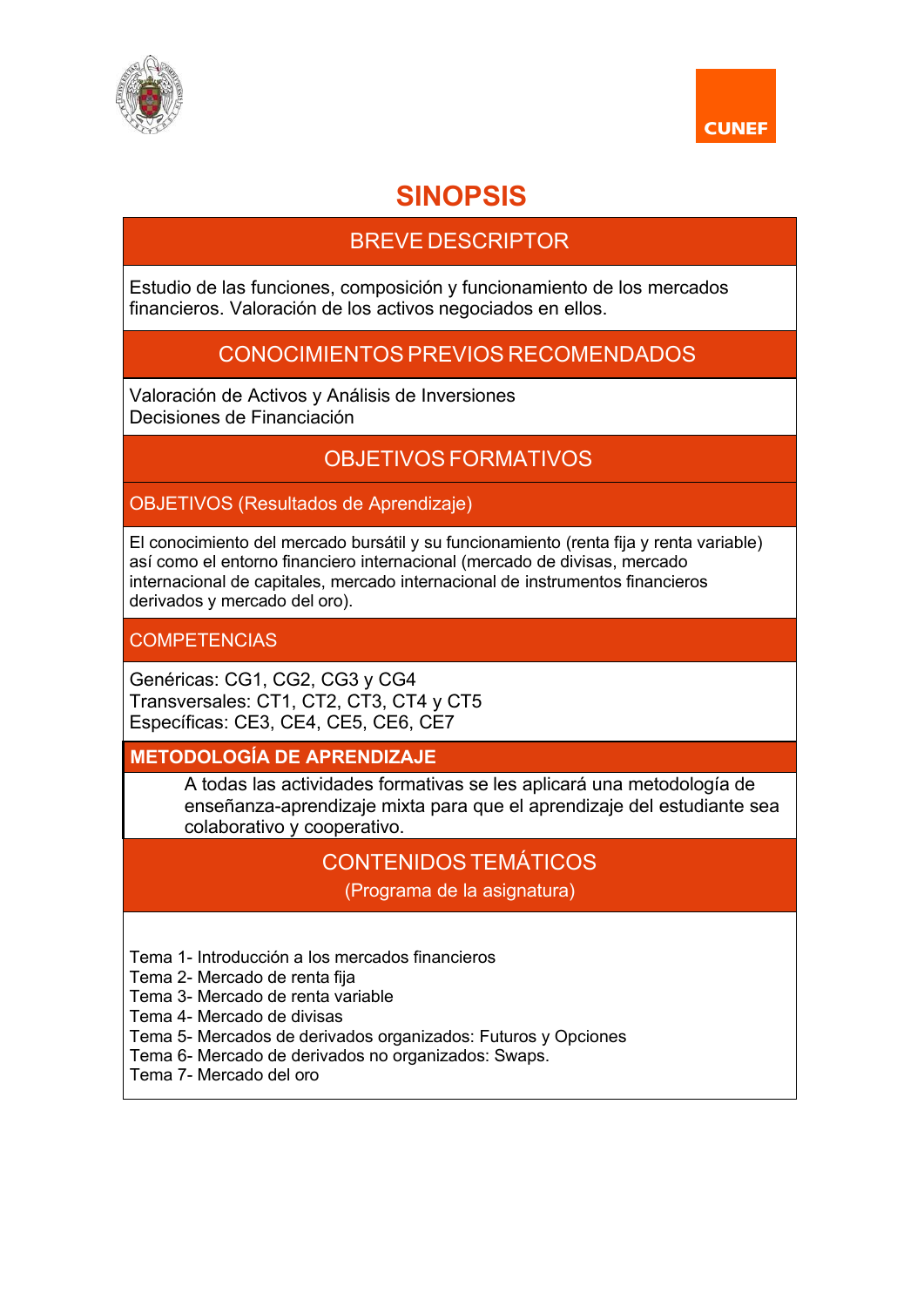



| <b>EVALUACIÓN</b>                     |                                          |     |
|---------------------------------------|------------------------------------------|-----|
| <b>Exámenes</b>                       | Participación en la<br><b>Nota Final</b> | 50% |
| Examen final                          |                                          |     |
| Otra actividad                        | Participación en la<br><b>Nota Final</b> | 30% |
| Examen parcial                        |                                          |     |
| Otra actividad                        | Participación en la<br><b>Nota Final</b> | 20% |
| Exposiciones y participación en clase |                                          |     |
| <b>CRITERIOS DE EVALUACIÓN</b>        |                                          |     |

Durante el curso se llevará a cabo un proceso de evaluación continua, que tendrá en consideración: la participación activa en clase, la realización de prácticas y ejercicios propuestos, la realización de controles intermedios y un examen final. La calificación final de la asignatura se obtendrá a partir de las ponderaciones anteriores.

La asistencia a clase es obligatoria para los alumnos que cursan la asignatura por primera vez. La no asistencia a más de un 20% de las horas lectivas, puede llevar aparejada la pérdida de derecho a examen en convocatoria ordinaria.

La aplicación de los criterios de evaluación continua implica que el alumno no puede obtener la calificación de "No presentado" en la asignatura, aunque no realice el examen final oficial. Si el alumno no se presenta al examen final, obtendrá la calificación de "cero" (0) en el mismo.

Con carácter excepcional, lo establecido en los párrafos anteriores no resultará aplicable cuando, a juicio del Centro, concurran en el alumno causas personales de extraordinaria transcendencia.

Evaluación continua en convocatoria extraordinaria: en el caso de estudiantes que, en convocatoria ordinaria, se hayan presentado al examen final, tengan suspensa la evaluación continua y hayan realizado alguna actividad en la misma, la calificación de la evaluación continua en la convocatoria extraordinaria será la calificación final de la convocatoria ordinaria.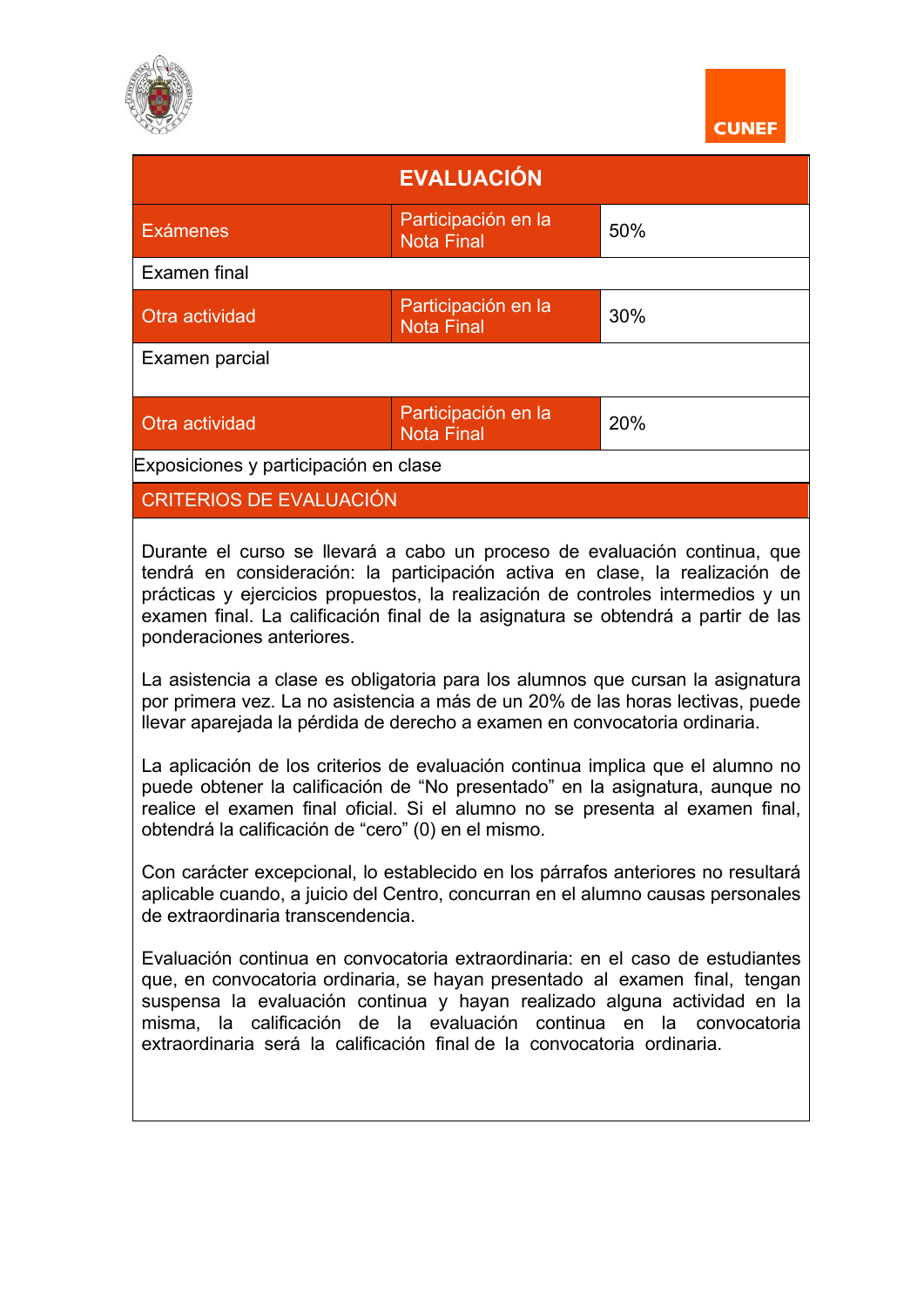



# **RECURSOS**

## BIBLIOGRAFÍA BÁSICA

El material necesario para la asignatura se encuentra indistintamente en:

- El Campus virtual
- http://www.juanmascarenas.eu/mercfin.htm

#### BIBLIOGRAFÍA COMPLEMENTARIA

Díez, LT y Mascareñas, J. (1994): *Ingeniería Financiera*. McGraw Hill. Madrid  $(2^a$  ed.)

Hull , J.: (2002): *Introducción a los Mercados de Futuros y Opciones*. Prentice Hall. Madrid (4ª ed.)

Martín Marín, J.L y Trujillo, A. (2010): *Manual de Mercados Financieros*. Thomson. Madrid.  $(2^a \text{ ed.})$ 

*Martín Marín, J.L. y Téllez, Cecilia (2014): Finanzas Internacionales. Thomson. Madrid (2ª ed.)*

OTROS RECURSOS

Material adicional disponible en el Campus virtual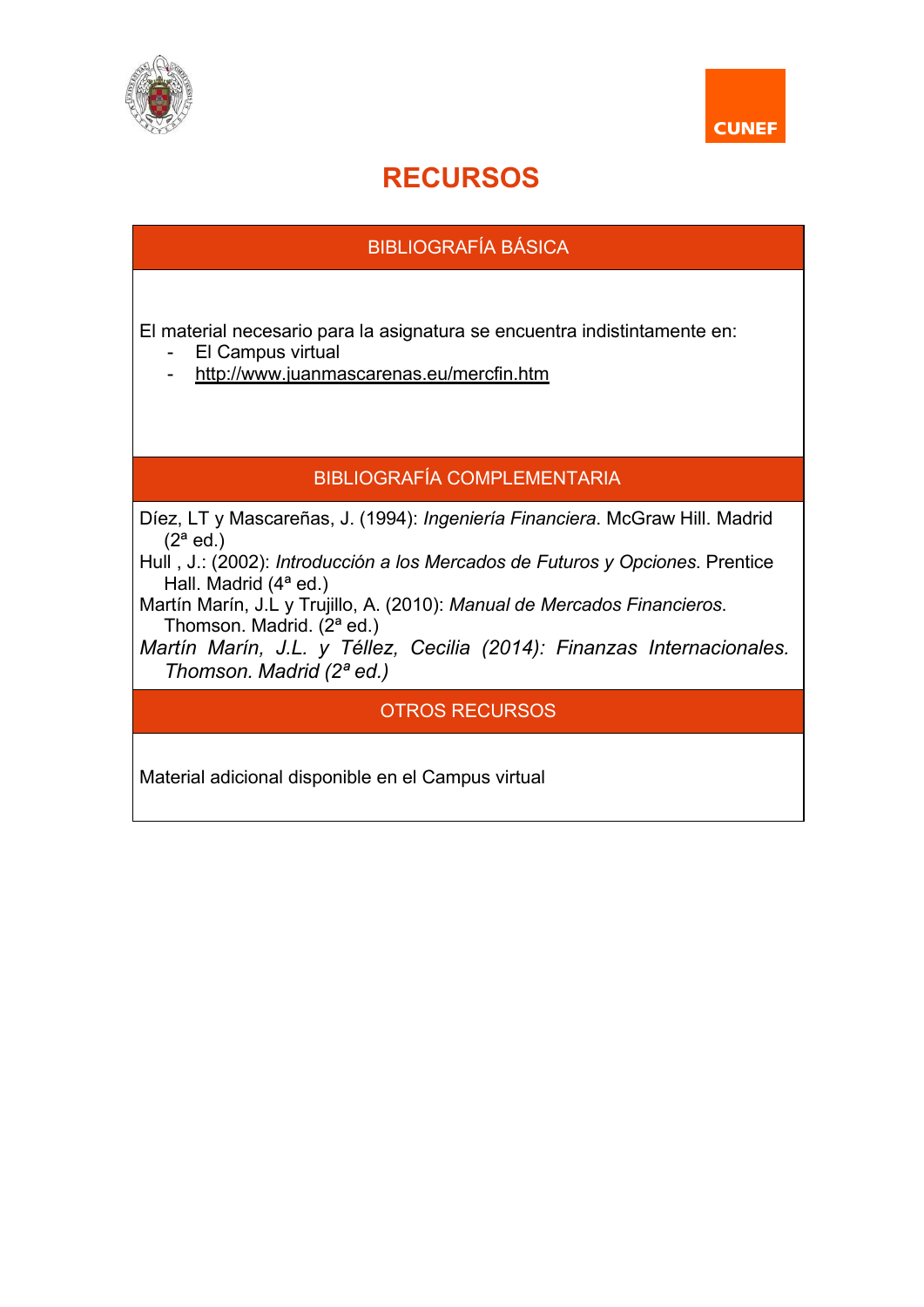



# **DUAL BACHELOR'S DEGREE IN BUSINESS ADMINISTRATION AND LAW**

| <b>Course</b>    | <b>Domestic and</b><br><b>International</b><br><b>Financial Markets</b> | <b>Code</b>                     | 900080                                  |
|------------------|-------------------------------------------------------------------------|---------------------------------|-----------------------------------------|
| <b>Module</b>    | Finance                                                                 | <b>Area</b>                     | Financial<br>Markets and<br><b>Risk</b> |
| <b>Character</b> | Elective                                                                |                                 |                                         |
|                  |                                                                         | <b>Attendance</b>               | 2.4                                     |
| <b>Credits</b>   | 6                                                                       | <b>Non</b><br><b>Attendance</b> | 1.6                                     |
| Year             | 6                                                                       | <b>Semester</b>                 | 11                                      |

| <b>Department</b>         | FINANCE AND ACCOUNTING        |  |
|---------------------------|-------------------------------|--|
| <b>Coordinator</b>        | e-mail                        |  |
| Miguel González Sardinero | m.gonzalezsardinero@cunef.edu |  |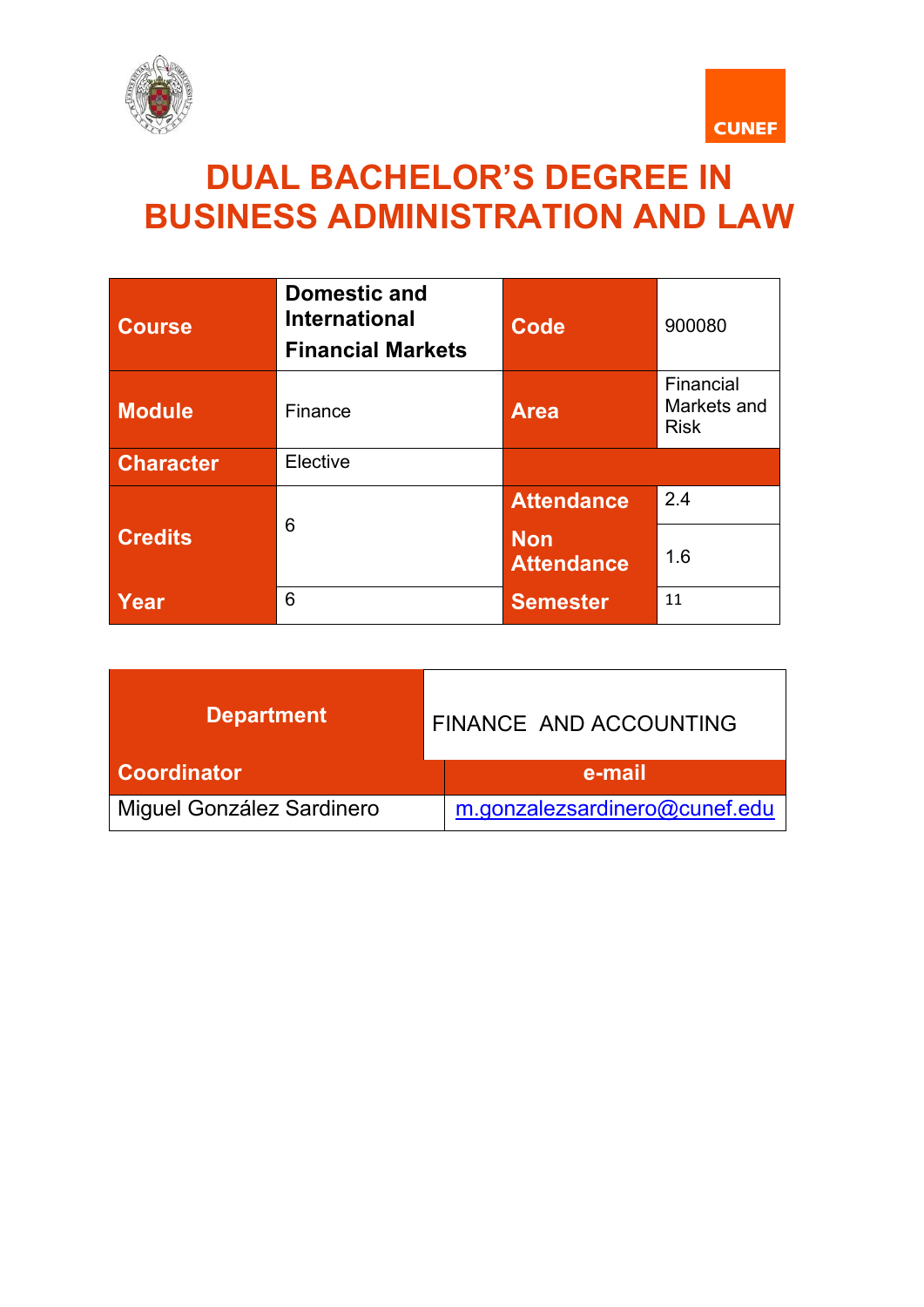



# **SYNOPSIS**

## **SHORT DESCRIPTION**

Students will study how financial markets work and learn how to asses the instruments that are traded in them.

## **RECOMMENDED BACKGROUNG**

Financial Decisions and Asset Valuation and Investment Analysis

## **EDUCATIONAL GOALS**

## **OBJETIVES (Results of the learning process)**

The objective of the course is to provide students with a broad view of financial markets, including the analysis of financial instruments available in different markets. Students are expected to understand how different financial markets are organized, identifying their main underlying factors, and to understand how to make successful financial decisions at the individual as well as at the company level.

**COMPETENCIES**

Cross-sectional: CT1, CT2, CT3, CT4 AND CT5 General: CG1, CG2, CG3 and CG4

Specific: CE3, CE4, CE5, CE6 AND CE7 See

definition of competences

#### **LEARNING METHODOLOGY**

A mixed methodology of teaching and learning will be used in all educational activities with the aim of encouraging students to develop a collaborative and cooperative attitude in the pursuit of knowledge.

#### **CONTENTS**

- 1. Introduction to financial markets
- 2. The debt markets
- 3. The equity markets
- 4. The foreign exchange markets
- 5. The derivatives markets
- 6. The gold market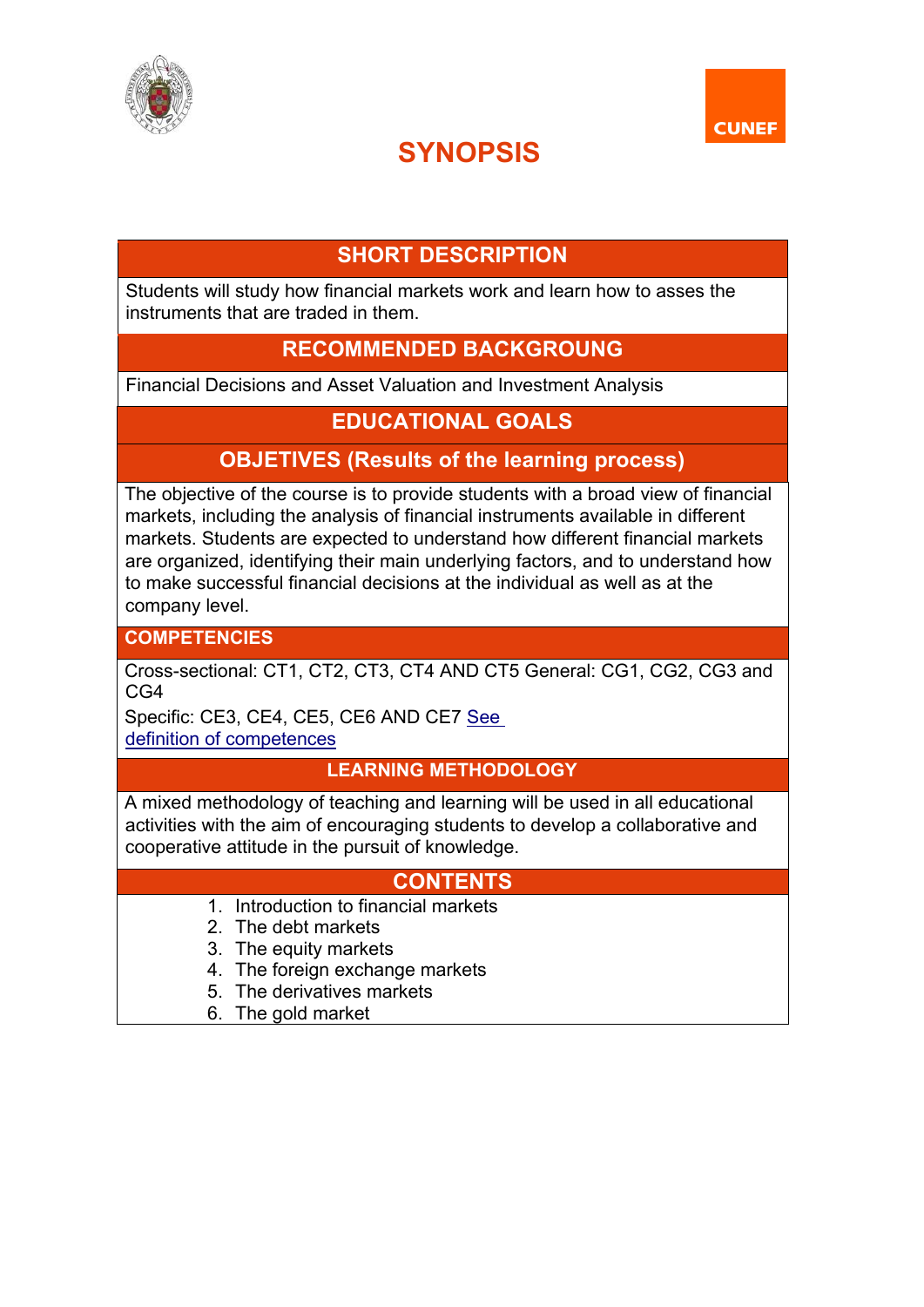



| <b>EXAM</b>                                                                                                                                                                                                                                                                                                                                                                                                                                                                                                                                                                                                                                                                                                                                                                                                                                                                                                                                                                                                                                                                                                                                                                                                                                                                                                                                                                                                                                                          | <b>ASSESSMENT</b><br>Weight in the final | 50% |  |
|----------------------------------------------------------------------------------------------------------------------------------------------------------------------------------------------------------------------------------------------------------------------------------------------------------------------------------------------------------------------------------------------------------------------------------------------------------------------------------------------------------------------------------------------------------------------------------------------------------------------------------------------------------------------------------------------------------------------------------------------------------------------------------------------------------------------------------------------------------------------------------------------------------------------------------------------------------------------------------------------------------------------------------------------------------------------------------------------------------------------------------------------------------------------------------------------------------------------------------------------------------------------------------------------------------------------------------------------------------------------------------------------------------------------------------------------------------------------|------------------------------------------|-----|--|
|                                                                                                                                                                                                                                                                                                                                                                                                                                                                                                                                                                                                                                                                                                                                                                                                                                                                                                                                                                                                                                                                                                                                                                                                                                                                                                                                                                                                                                                                      | mark                                     |     |  |
| Final exam                                                                                                                                                                                                                                                                                                                                                                                                                                                                                                                                                                                                                                                                                                                                                                                                                                                                                                                                                                                                                                                                                                                                                                                                                                                                                                                                                                                                                                                           |                                          |     |  |
| Other activity                                                                                                                                                                                                                                                                                                                                                                                                                                                                                                                                                                                                                                                                                                                                                                                                                                                                                                                                                                                                                                                                                                                                                                                                                                                                                                                                                                                                                                                       | Weight in the final<br>mark              | 30% |  |
| Midterm Exam                                                                                                                                                                                                                                                                                                                                                                                                                                                                                                                                                                                                                                                                                                                                                                                                                                                                                                                                                                                                                                                                                                                                                                                                                                                                                                                                                                                                                                                         |                                          |     |  |
| Other activity                                                                                                                                                                                                                                                                                                                                                                                                                                                                                                                                                                                                                                                                                                                                                                                                                                                                                                                                                                                                                                                                                                                                                                                                                                                                                                                                                                                                                                                       | Weight in the final<br>mark              | 20% |  |
| Presentations and class participation                                                                                                                                                                                                                                                                                                                                                                                                                                                                                                                                                                                                                                                                                                                                                                                                                                                                                                                                                                                                                                                                                                                                                                                                                                                                                                                                                                                                                                |                                          |     |  |
| <b>ASSESSMENT RULES</b>                                                                                                                                                                                                                                                                                                                                                                                                                                                                                                                                                                                                                                                                                                                                                                                                                                                                                                                                                                                                                                                                                                                                                                                                                                                                                                                                                                                                                                              |                                          |     |  |
| During the course there will take place a continuous assessment process based<br>on: attendance and active participation in the classroom, coursework and<br>assignments, intermediate tests and a final exam. The final mark of the course will<br>be obtained applying the weights above.<br>For students that are taking the subject matter for the first time, classroom<br>attendance in compulsory. If the student has not attended over the 20% of<br>lectured hours, she can lose the right of taking the final exam in the ordinary call.<br>The application of continuous assessment criteria means that the student cannot<br>obtain a "No show" mark in the course, even if she has not taken the officially<br>final exam. If the student does not attend the final exam, she will receive the<br>score of "zero" (0) in this exam.<br>Under exceptional circumstances, the provisions set out in the previous<br>paragraphs will not apply when, in the opinion of the Centre, there are personal<br>reasons of extraordinary importance for the student.<br>Continuous assessment in the extraordinary examination: in case one student<br>has failed the continuous assessment, having attended the final exam in the<br>ordinary examination and participated in the continuous assessment, the mark<br>to be considered as continuous assessment for the extraordinary examination will<br>be the final mark obtained in the ordinary examination. |                                          |     |  |